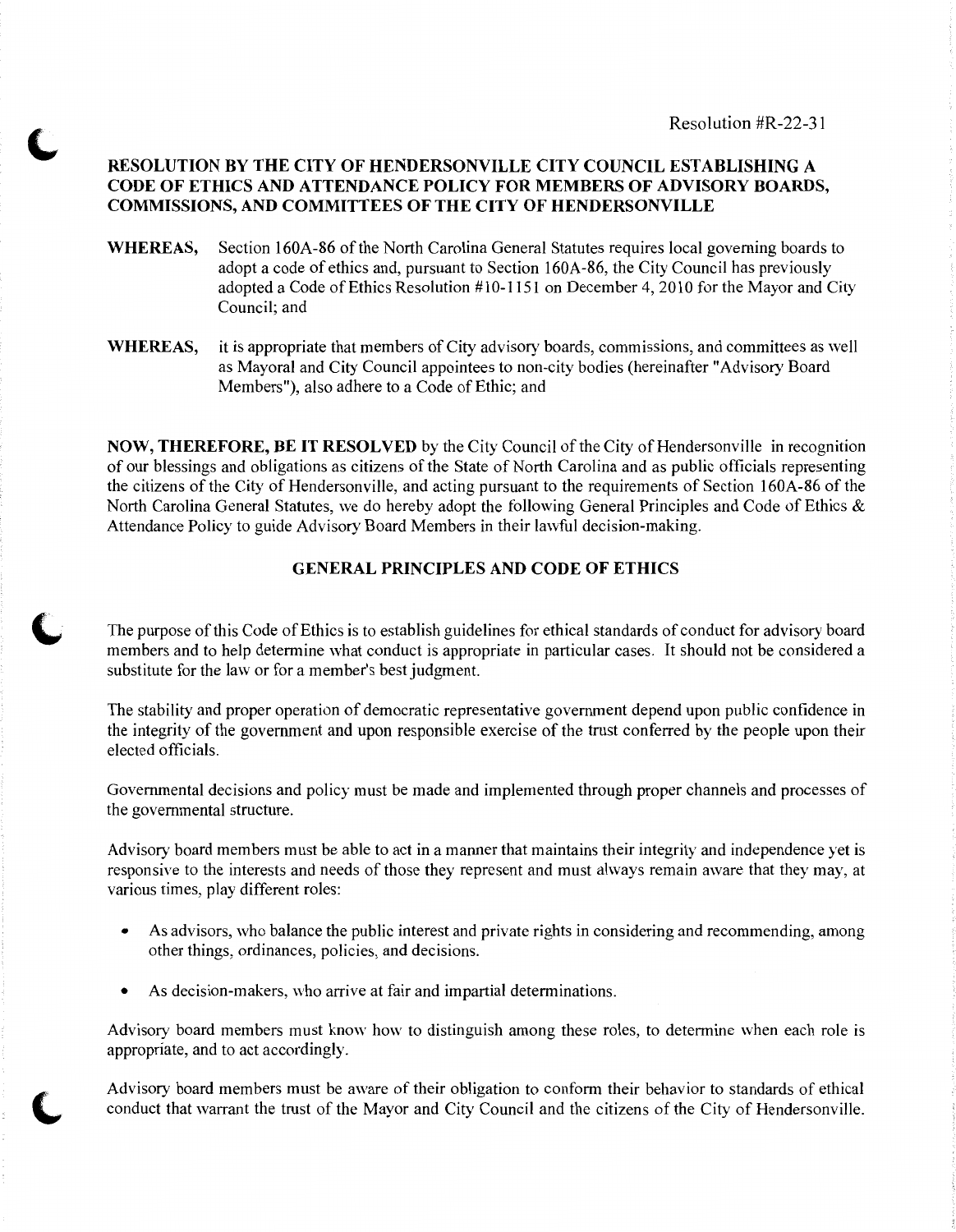Each board member must find within his or her own conscience the touchstone by which to determine what conduct is appropriate.

## Section 1

Advisory board members should obey all laws applicable to their official actions. Advisory board members should be guided by the spirit as well as the letter of the law in whatever they do.

At the same time, advisory board members should feel free to assert policy positions and opinions without fear of reprisal from fellow board members or citizens. However, in doing so, advisory board members:

- (a) shall be mindful that they were appointed by the Mayor or City Council, or by another appointing authority to a City board, commission, or committee and, therefore, if they are advising or advocating a position that is contrary to a Council policy, that they notify the Mayor and City Council of such as soon as practicable;
- (b) who serve in an advisory capacity shall be mindful that their chief responsibility is to advise the Mayor and City Council or other decision-making body rather than to advocate to the public at large, particularly when the position of advocacy is contrary to a Council policy;
- (c) shall understand that they hold a position of trust on behalf of the City and its citizens;
- (d) shall assert policy positions and opinions on matters within or related to the jurisdiction and subject matter of the body on which they serve only through the transparency of official proceedings of the body or in a capacity and manner appropriate for a member of such body. Advisory board members shall not represent their individual views as being representative of the full body unless they have been formally authorized by the body to do so.

J

J

( e) shall faithfully attend regular and special meetings of the body.

These guidelines are especially important to Chairpersons who must recognize that they are often viewed as speaking for the body.

To declare that an advisory board member is behaving unethically because one disagrees with that official on a question of policy (and not because of the board member's behavior) is unfair, dishonest, irresponsible, and itself unethical.

## Section 2

Advisory board members should act with integrity and independence from improper influence as they exercise the duties of their offices. Characteristics and behaviors consistent with this standard include the following:

- Adhering firmly to a code of sound values
- Exhibiting trustworthiness
- Using their best independent judgment to pursue the common good as they see it, presenting their opinions to all in a reasonable, forthright, consistent manner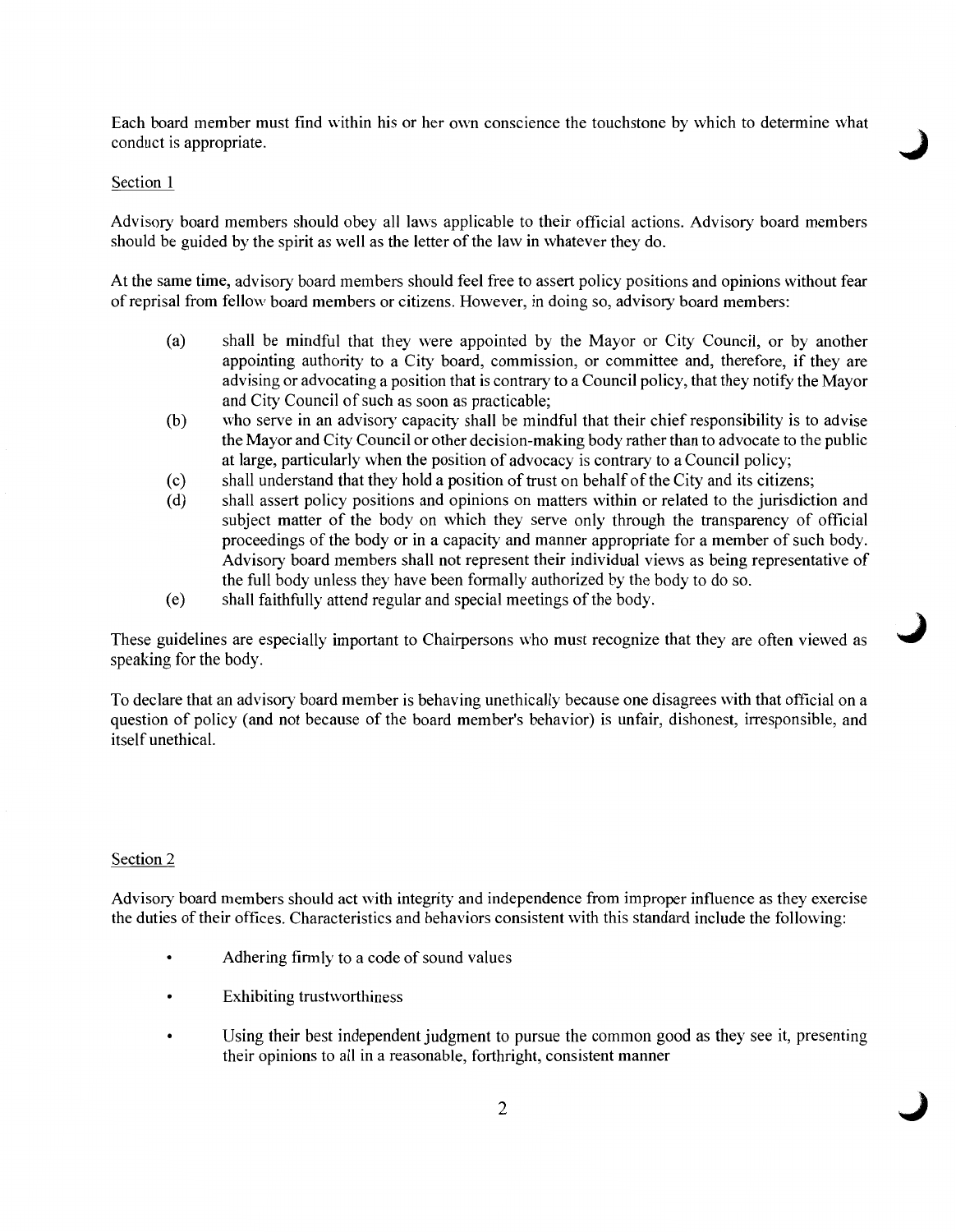- Remaining incorruptible, self-governing, and unaffected by improper influence while at the same time being able to consider the opinions and ideas of others
- For advisory board members who act in a quasi-judicial capacity, disclosing contacts and information about issues that they receive outside of public meetings and refraining from seeking or receiving information about quasi-judicial matters outside of the quasi-judicial proceedings themselves
- Treating other board members, staff and the public with respect and honoring the opinions of others even when the board members disagree with those opinions
- Showing respect for their offices and not behaving in ways that reflect badly on those offices
- Recognizing that individual advisory board members are not generally allowed to act on behalf of the body but may only do so if the body specifically authorizes it, and that the body must take official action as a body

#### Section 3

Advisory board members should avoid impropriety in the exercise of their official duties. Their official actions should be above reproach and they should not use their official position for personal gain. Although opinions may vary about what behavior is inappropriate, the Mayor and City Council will consider impropriety in terms of whether a reasonable person who is aware of all of the relevant facts and circumstances surrounding the advisory board member's action would conclude that the action was inappropriate.

If an advisory board member believes that his or her actions, while legal and ethical, may be misunderstood, the member should seek the advice of the staff liaison who will confer with his or her department supervisor and/or the City Attorney who will consider the facts of the situation and the steps necessary to resolve it.

#### Section 4

Advisory board members should faithfully perform the duties of their offices. They should act as the especially responsible citizens whom others can trust and respect. They should set a good example for others in the community, keeping in mind that trust and respect must continually be earned. Advisory board members should be willing to bear their fair share of the body's workload. To the extent appropriate, they should be willing to put the City's interests ahead of their own.

#### Section 5

Advisory board members should conduct the affairs of the board in an open and public manner. They should comply with all applicable laws governing open meetings and public records, recognizing that doing so is an important way to be worthy of the public's trust. They should remember when they meet that they are conducting the public's business. They should also remember that local government records belong to the public and not to them or city employees.

In order to ensure strict compliance with the laws concerning openness, the Mayor and City Council have made it clear that an environment of transparency and candor is to be maintained at all times in the governmental unit. They should take deliberate steps to make certain that any meetings held by the body are lawfully conducted and that such meetings do not stray from the purposes for which they are called.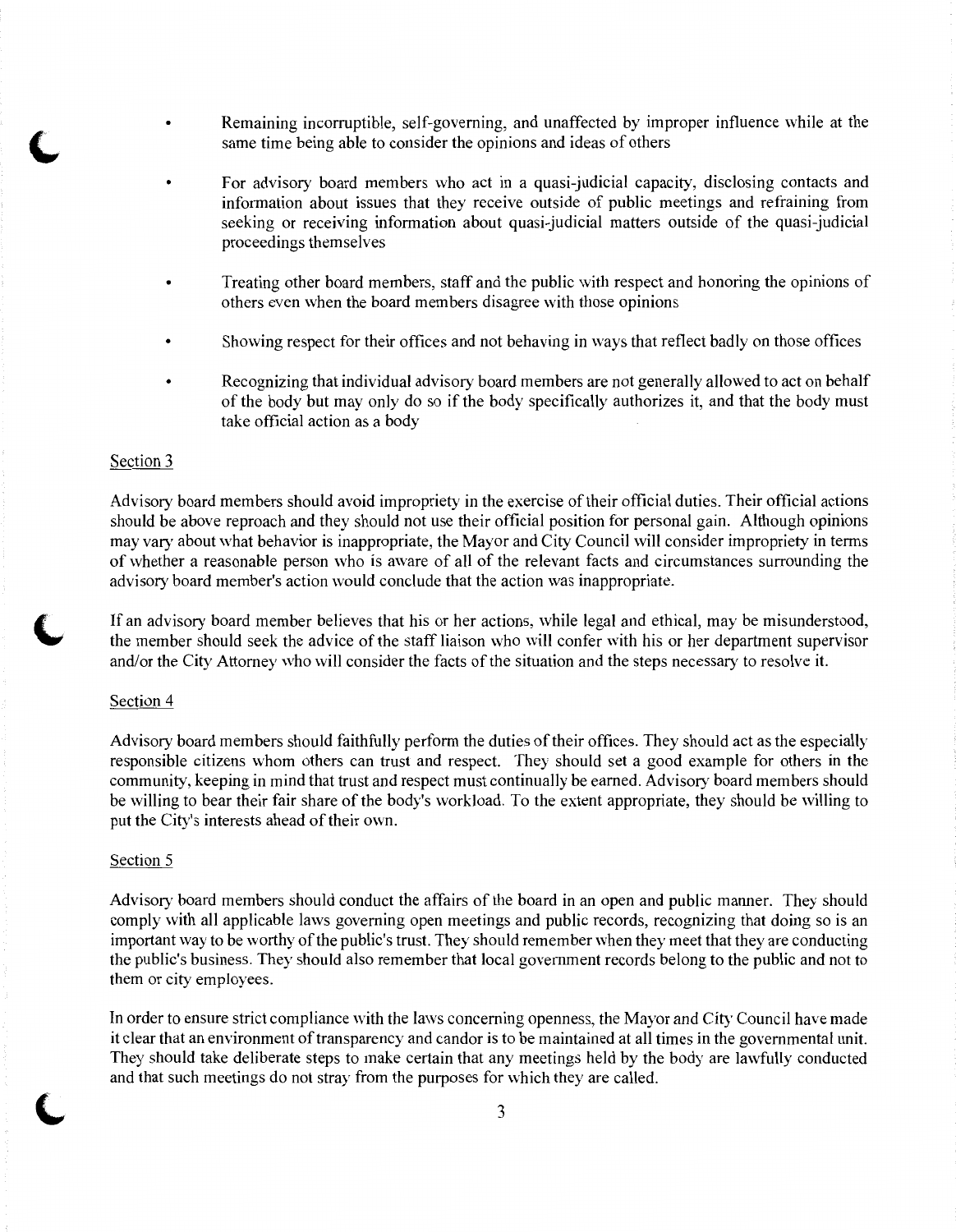#### Section 6

# **ATTENDANCE POLICY**

Advisory board members should faithfully attend and adhere to the following attendance policy.

In order for an advisory board, commission, or committee to be effective and efficient, and to accomplish its purpose, its membership must be actively involved and attentive to the business of the body therefore the Mayor and City Council may dismiss any member who misses three consecutive meetings or one-half of the meetings held in a calendar year without good cause (such as temporary severe illness of a member or of a member of such member's family, or overriding but temporary business concerns). Such dismissal may be considered upon or complaint by the chairperson, a member of the advisory board, staff liaison, or on the City Council's own motion.

On January 1st of each year, a member of any advisory board appointed by the Mayor or City Council may be automatically removed from said body for failure to attend at least one half of all regular and special meetings of the body held during the immediately preceding calendar year.

### **Sanctions**

In the event that a member of an advisory board fails to comply with the code of ethics or attendance policy the chairperson or staff liaison shall notify the City Clerk in writing, of the policy violation and to request that said member to be replaced. The City Clerk will forward the complaint to the Mayor and City Council for review. Following the review of an allegation against a member of a city advisory board, the City Council may sanction } the member who was the subject of the review. Potential sanctions include removal of the member, adoption of a resolution of censure, and any other lawful sanction within the City Council's power.

Adopted by the City Council of the City of Hendersonville, North Carolina on this 3<sup>RD</sup> day of March 2022.

Attest: Barbara G. Volk, Mayor, City of Hendersonville

**J** 

Reece, City Angela L.